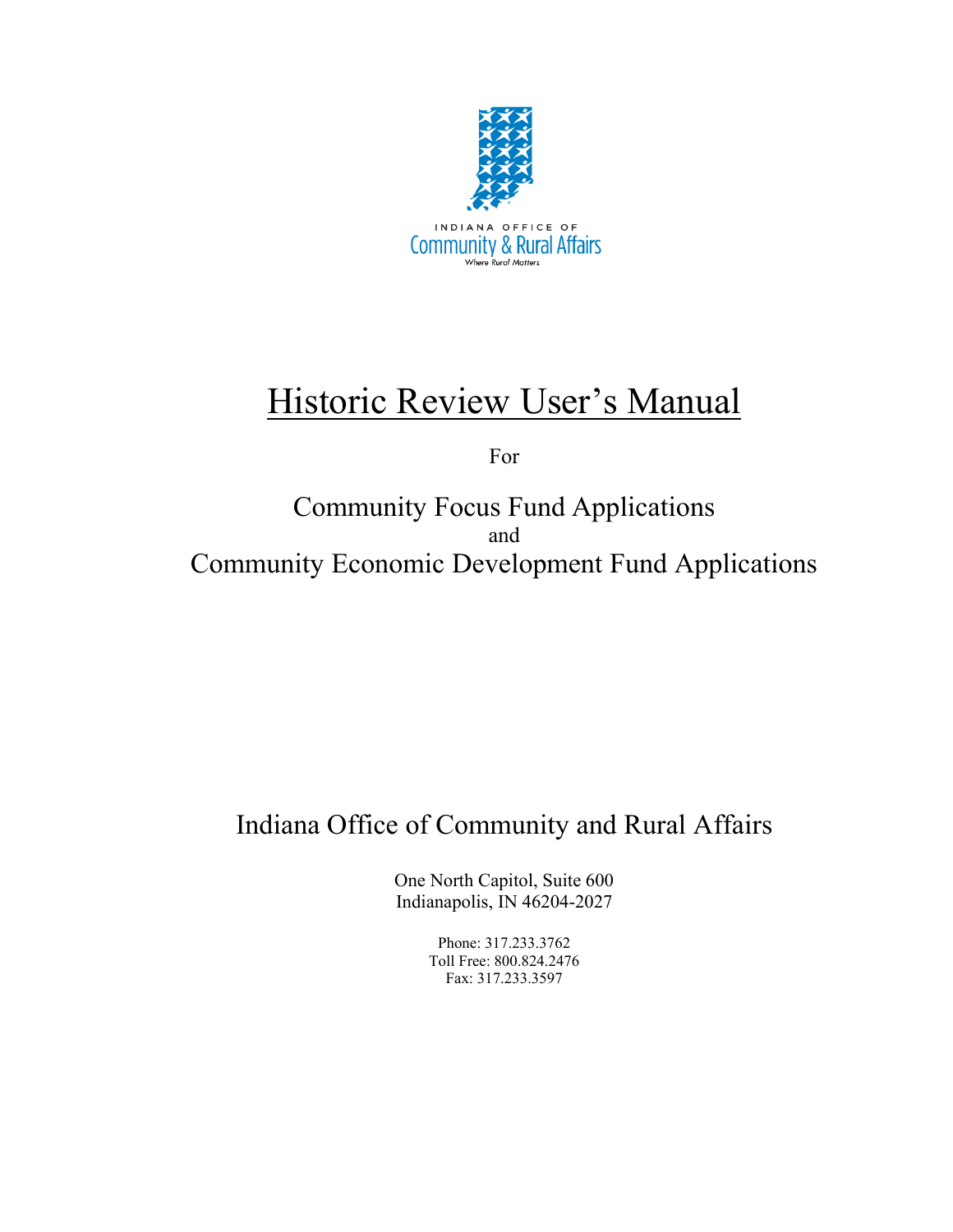### **Contents**

**Overview: Section 106 Historic Review** 

**Flow Chart** 

**Section 106 Process** 

**Letter of Authorization** 

**Letter of Documentation and Finding of Effect** 

**Appendices:** 

- **I. Definitions**
- **II. Resources**
- **III. Secretary of the Interior's Standards**
- **IV. National Register of Historic Places Criteria**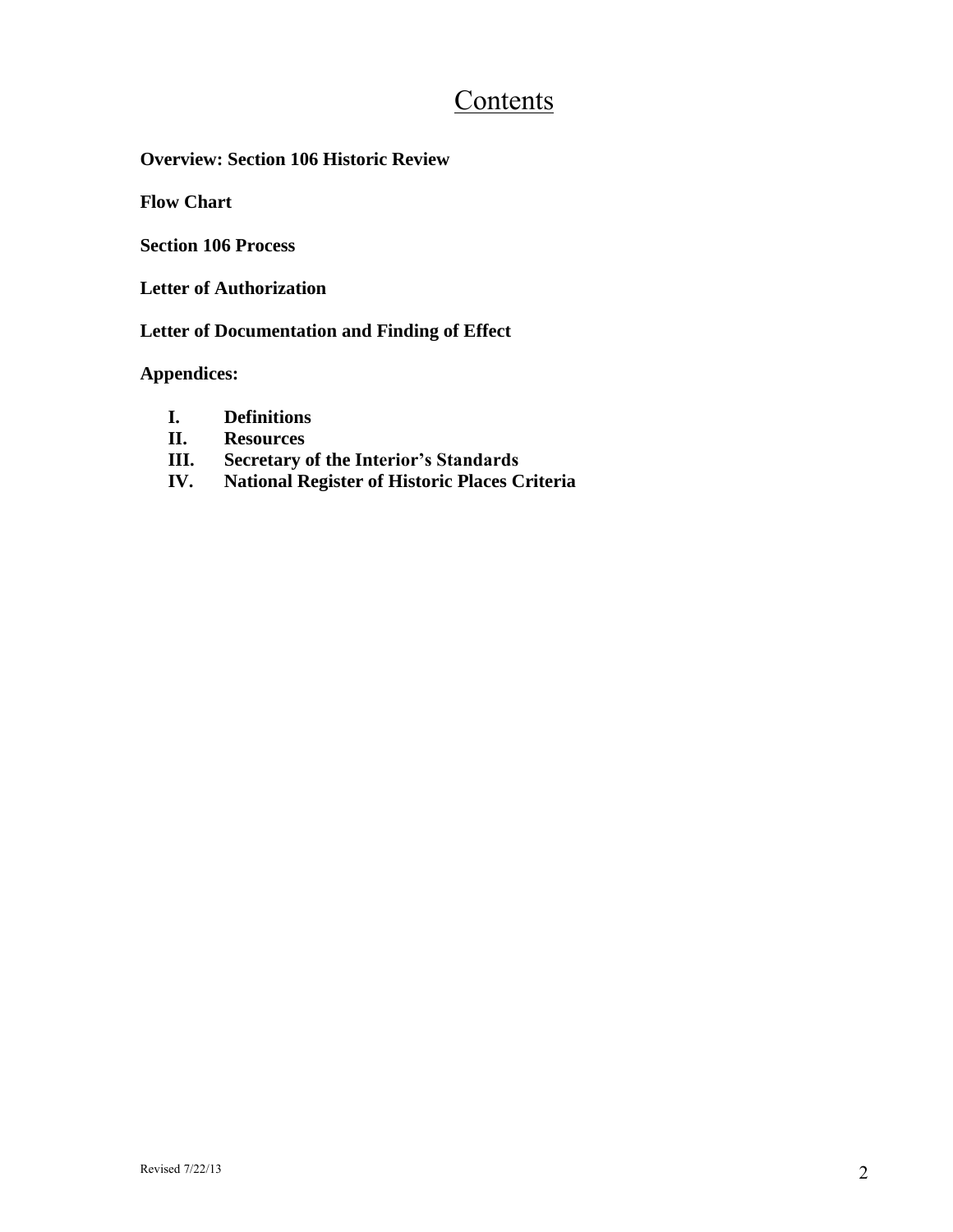### **Overview**

#### **Federal [Section 106] Historic Review**

The *National Historic Preservation Act* [16 USC 470] requires that federal agencies assume responsibility for the preservation of all historic properties under their jurisdiction. Under section 106 of the act, all federally assisted undertakings must take into account their effect on historic properties included in, or eligible for, the National Register of Historic Places and, prior to approval of an undertaking, to allow the National Advisory Council on Historic Preservation an opportunity to comment. [36 CFR § 800.1 (a)].

**Process of Section 106 Historic Review**: Consultation occurs between the State Historic Preservation Office and [Federal] Agencies and the recipients of federal assistance to understand the impact of developments on cultural resources.

**Responsibility:** under HUD regulations [24 CFR 58] the local unit of government (LUG) becomes the responsible entity for environmental reviews; therefore the applicant for the Community Focus Fund grant assumes the role of the Federal agency in the 106 process.

**Timing**: the Community Focus Fund (CFF) application requires that the applicant must show written correspondence from State Historic Preservation Office or the National Advisory Council on Historic Preservation stating that the Section 106 review is completed and any issues raised during the review are resolved **prior** to submission of application. In order to complete the review and resolve (as necessary) any potential effects, the applicant should begin the review process **NO** LESS than 90 days<sup>\*</sup> prior to the date of application.

\*As all projects (and consequently the potential effects) are different, the time necessary to complete the review cannot be predicted. While the State Historic Preservation Office has thirty (30) days to respond to correspondence, every effort will be made to respond as quickly as possible.

\*\*The best way to reduce the time needed for Section 106 review is for recipients to plan their developments to avoid adverse effects on historic properties. This can be done if the recipient identifies all historic properties or important archaeological sites at the **beginning** of project planning, uses *The Secretary of the Interior's Standards for the Treatment of Historic Properties* as a guide to designing projects that will affect historic properties, and begins consultation with the State Historic Preservation Office *before* reaching any final decisions on project design.

#### **The recipient is responsible for completing the Section 106 Historic Review Process BEFORE:**

- **1.** Submitting an application to the Office of Community and Rural Affairs. Applicant must not enter into any contracts or any other commitments prior to receiving Release of Funds from OCRA.,
- **2.** Initiating demolition, rehabilitation, purchasing or construction activities (regardless of the funding source for the activity), this includes all site preparations and ground disturbing activities; infrastructure, grading, etc.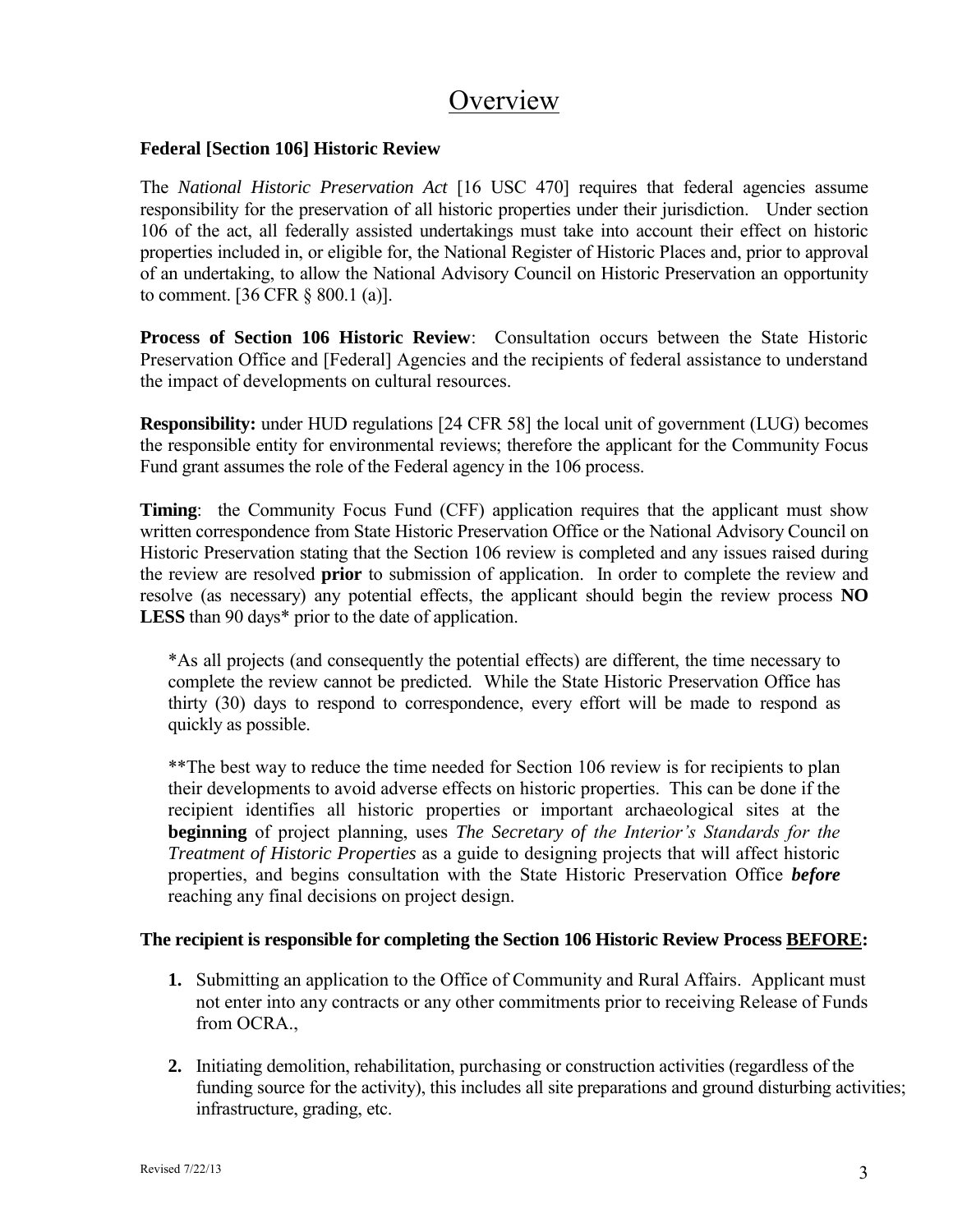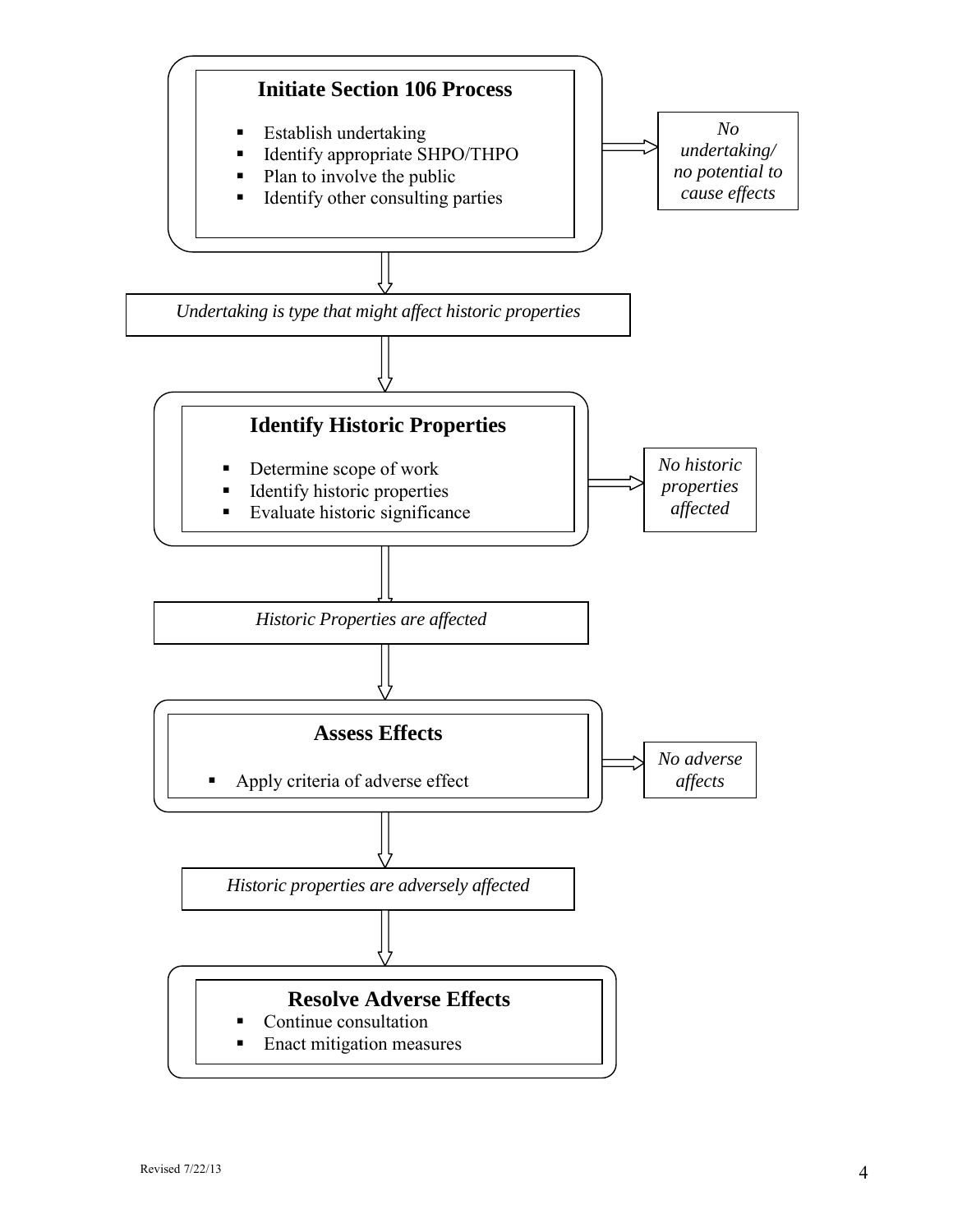### *Section 106 Process*

- **Step 1** Identify project: including the **precise** development area (street address, city/town/township, and county) and the **complete** scope of work
- **Step 2** Submit consultant authorization letter *if applicable* (Exhibit A) send to State Historic Preservation Office
- **Step 3** Identification
	- A. On a legible map, clearly outline and label:
		- **Precise location of the development area**
		- Area of Potential Effects (APE)
		- Any potentially historic properties within the APE
		- \* Maps should be readable, with names of nearby landmarks (e.g. major streets, roads, highways, railroads, rivers and lakes) and cardinal directions labeled
		- \*\* While aerial photographs may be useful for the archaeological review in cases where the project will involve land disturbance, aerial photographs are not a suitable substitute for maps
	- B. Gather and organize documentation on the history and possible significance of buildings, structures, and objects within the area of potential effects including the following:
		- Clear and labeled photographs of all areas that may be affected by the project. (**No faxes or photocopies!** Digital photos on cd or dvd are acceptable but must be keyed to a site plan or otherwise referenced)
		- Known or approximate dates of original construction
		- Description of any known modifications to individual buildings, structures, objects, sites and districts. Be sure to include dates of the modifications, if known.
		- Associations with significant events or persons
		- Any other historical information known about the properties within the APE
		- \* Be sure to reference the National Register of Historic Places for listed properties and the County Interim Report (if available) for potentially eligible sites. Any listed or surveyed sites within the APE should be identified. Surveyed sites should be assessed for their potential to be included in the National Register, by applying the National Register Criteria for Evaluation.
		- \*\* If a property is noted in the interim report, this does not automatically indicate eligibility as an historic property. Likewise, if the property is *not* noted in the interim report it may still be eligible. The interim reports are just a starting point for identifying possible historic resources. The only true determining factor for identifying resources is by applying the National Register Criteria.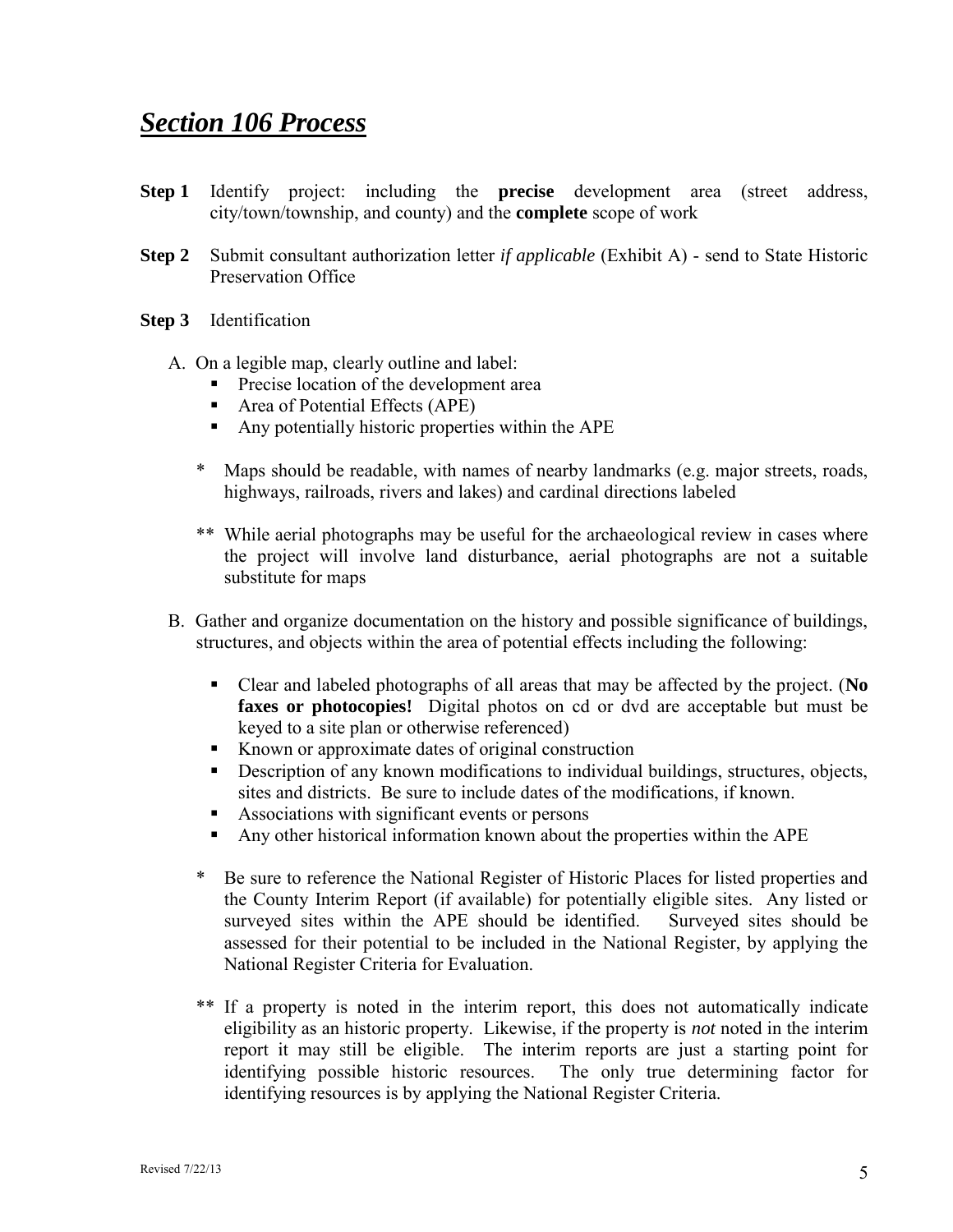C. Assess Effects

If no listed or potentially eligible sites have been identified within the APE the appropriate determination would be that there are "no historic properties affected"

If there are historic properties within the APE, the project must be assessed on whether or not the identified property will be adversely affected.

**Step 4** Involve the Public

Publish your information for public knowledge/comment.

**Step 5** Send (Exhibit B) and all supporting documentation to:

Indiana Department of Natural Resources Division of Historic Preservation and Archaeology 402 West Washington Street, Room 274W Indianapolis, Indiana 46204

\* The finding/determination of effect **must** come from the **Local Unit of Government**; findings from consultants are not valid

**\*\*Concurrence from the State Historic Preservation Office will be recognized for a period of up to three years provided the project remains the same. If any factors of the project change (scope of work, source of funds, etc.) a new review by the State Historic Preservation Office may be necessary.**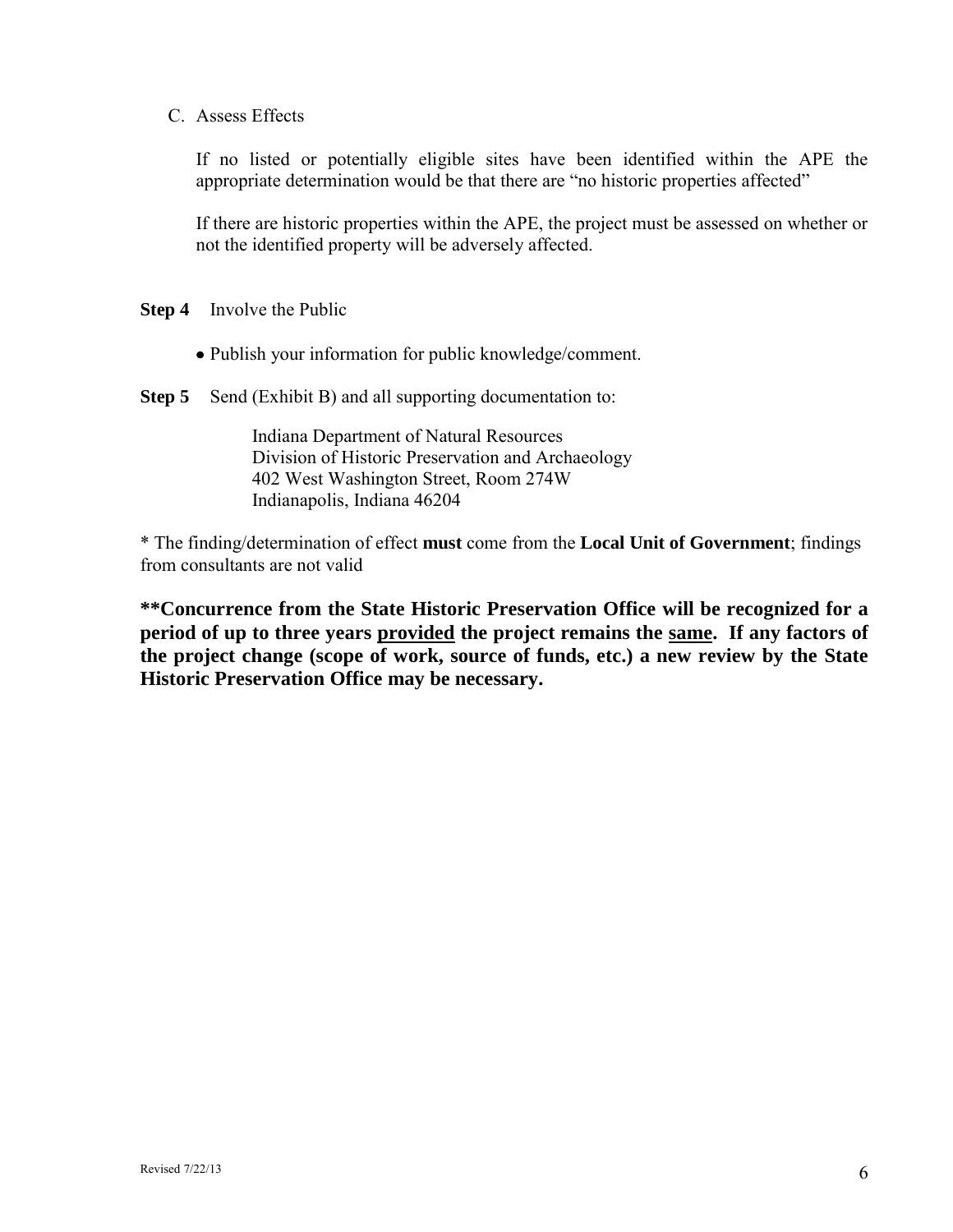### *[Exhibit A* **-** *Consultant Authorization Letter]*

### **Date**

Indiana Department of Natural Resources Division of Historic Preservation and Archaeology 402 West Washington Street, Room 274W Indianapolis, Indiana 46204

State Historic Preservation Office:

### **Local Unit of Government** is initiating contact for Section 106 Historic Review for our **program description** at **project address, city, township, county.**

Due to the Federal Regulations governing the environmental review requirements, **Local Unit of Government is** authorizing the following party to consult with the State Historic Preservation Office on behalf of the **Local Unit of Government** for the above referenced project: **Name, Organization, Address, City, State.** 

Sincerely,

**Name, Title Local Unit of Government**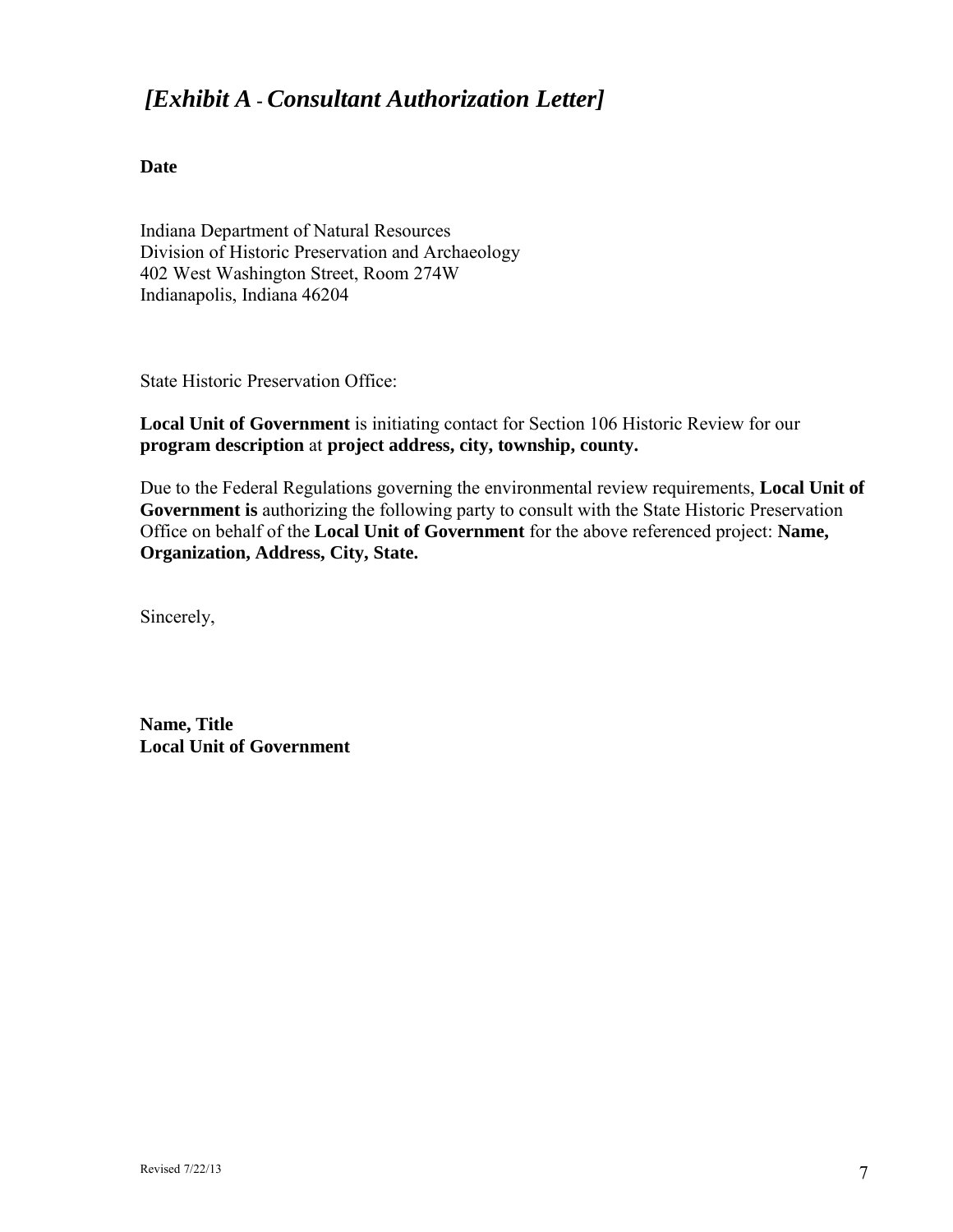### *[Exhibit B* - *Letter for Documentation and Finding of Effect]*

#### **Date**

Indiana Department of Natural Resources Division of Historic Preservation & Archaeology 402 West Washington Street, W274 Indianapolis, IN 46204-2748

#### Re: Section 106 Historic Review: *Project Address, City, Township, County*

State Historic Preservation Office:

**Local Unit of Government** plans to use Community Focus Funds from the Indiana Office of Community and Rural Affairs to conduct **(project activity)** at **Address**.

- Federal involvement**:** *Insert what funding program is being used; include any federal or state funding in addition to the CFF*
- Description of the undertaking**:** *Insert location and complete scope of work, detail all work items and provide drawings, product information, etc. as applicable*
- Steps used to identify historic properties and information pursuant to Sec. 800.4(b): *Insert what resources have been used, what historic properties have been identified; why they are considered historic*
- Determination of effect (36 CFR 800.5): *Insert how historic properties will/will not be affected*

We have enclosed the following documents to support this finding.

- Map with area of potential effect and development site clearly identified
- Clear photographs of all areas that will be affected by the project

Please send all responses and direct any inquiries to: **Name** 

**Local Unit of Government Address Phone Number**

Sincerely,

**Name, title**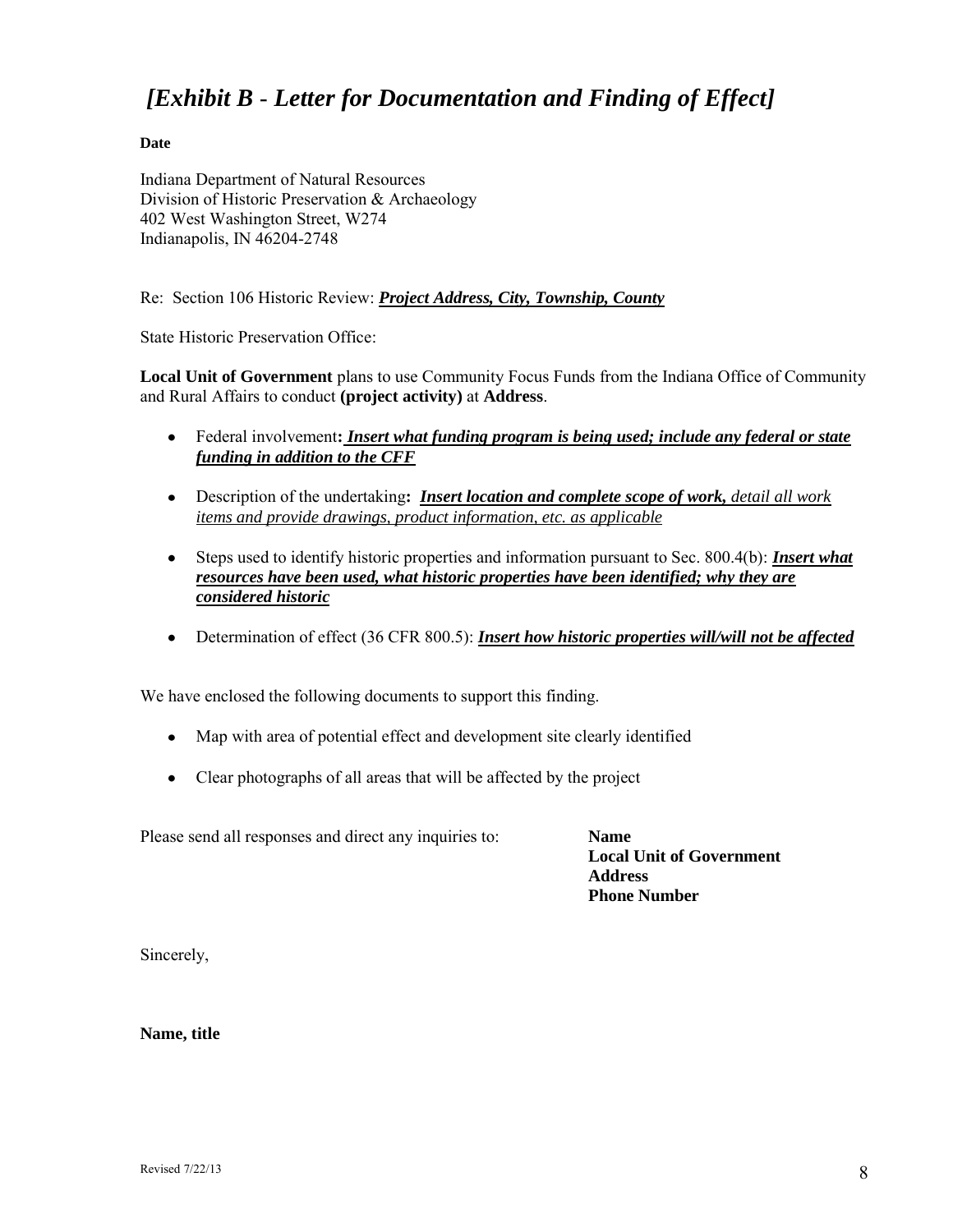# *[Appendix I – Definitions]*

Area of Potential Effects (APE): "The area of potential effects is the geographic area or areas within which an undertaking may directly or indirectly cause changes in the character or use of historic properties, if any such properties exist. The area of potential effects is influenced by the scale and nature of an undertaking and may be different for different kinds of effects caused by the undertaking." [36 C.F.R. § 800.16(d)]

The APE should take the scope of work into account to determine what areas surrounding the project may be directly or indirectly affected by the undertaking. The APE should always include those areas that are at least within visual range, but may be larger depending upon the scope of work

\*\* There is *always* an APE, on *every* project.

**Consulting Party**: "Individuals and organizations with a demonstrated interest in the project due to the nature of their legal and economic relation to the undertaking or affected properties, or their concern with the undertaking's effect on historic properties" [36 CFR § 800.2] Consulting parties generally include: applicants, professional consultants, and government agencies with jurisdiction over the project.

**County Interim Reports**: Published surveys of potential resources within the counties. Interims include maps, site information, identification of possible historic districts and cataloging of potentially eligible properties and ratings of their qualities that may make them eligible: Non-Contributing, Contributing, Notable and Outstanding. A list of counties with interim reports can be found at [http://www.in.gov/dnr/historic/28](http://www.in.gov/dnr/historic/surveymap.html)11.htm

**Development Site**: where work will occur; street address, City or Town, Township and County of the project area;

**Findings/ Determination of Effect**: the outcome of proposed project; what *effect* the project will have on historic properties:

*No Historic Properties Affected*- No resources can be found within the area of potential effect.

*No Adverse Effect*- used if there are historic properties within the APE boundaries that will not be altered in such a manner that it will diminish the integrity of the properties' characteristics qualifying it for inclusion in the National Register

*Adverse Effect*- used if there are historic properties in the APE that will be altered in such a manner that it will diminish the integrity of the properties' characteristics qualifying it for inclusion in the National Register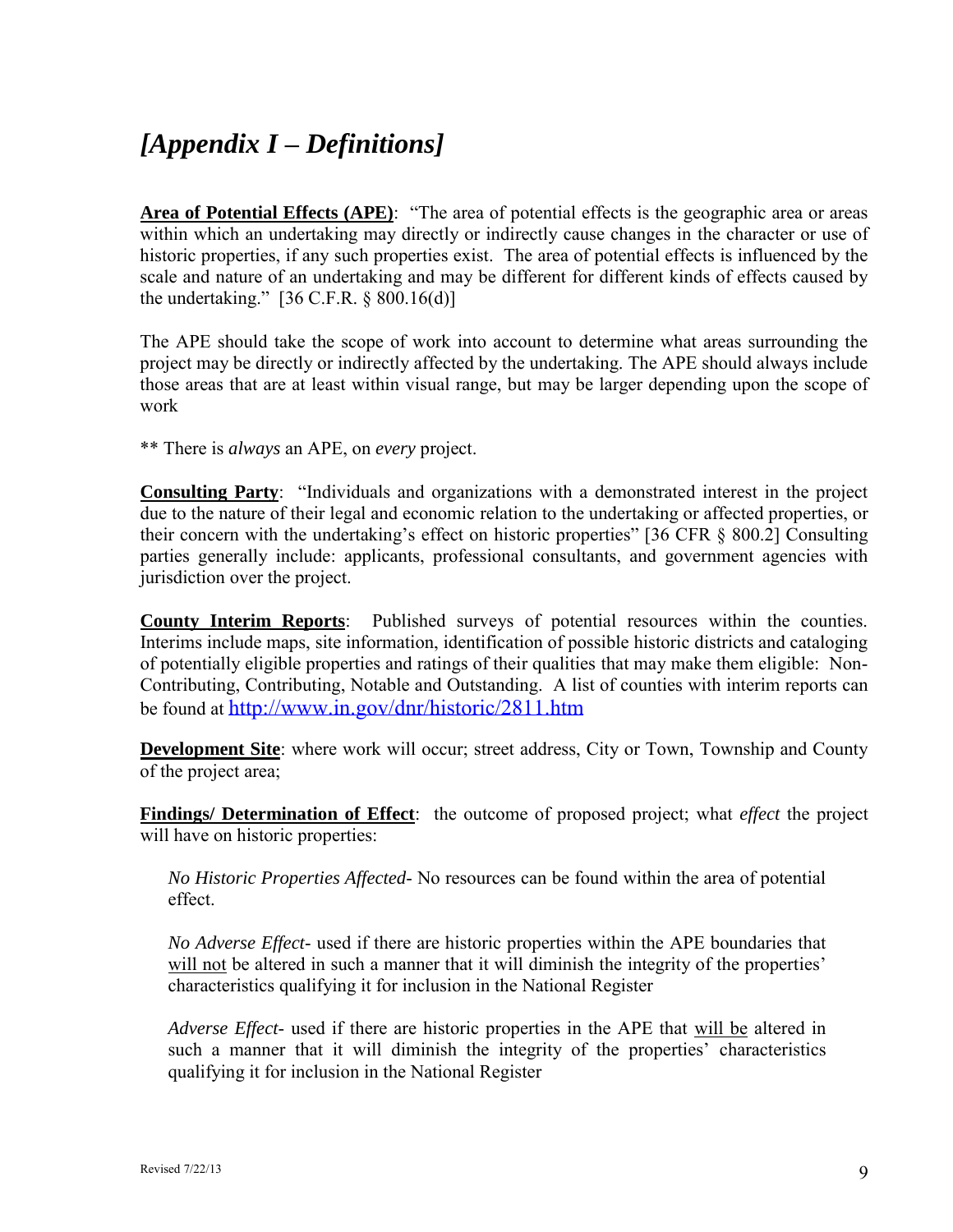\*\* Adverse effects may include: physical destruction of, or damage to a property, alterations that are not consistent with the Secretary of the Interior's Standards for the Treatment of Historic Properties, removal of the property from it's historic location, change in the use or character of physical features or setting, introduction of visual, atmospheric or audible elements, neglect which causes deterioration.

**Historic Property**: Any prehistoric or historic district, site, building, structure, or object *included in, or eligible for inclusion in*, the National Register of Historic Places. This term includes artifacts, records, and remains that are related to and located within such properties. The National Register criteria should be applied to determine the eligibility of a property. For purposes of the State review historic property also refers to those resources that are listed on the Indiana Register of Historic Sites and Structures.

**Memorandum of Agreement (MoA):** Legal contract outlining mitigation measures to be carried out. On the occasion where the project will result in an Adverse Effect, a Memorandum of Agreement will be drawn to minimize or mitigate those adverse effects.

**SHPO: S**tate **H**istoric **P**reservation **O**ffice. In Indiana the State Historic Preservation Office is the Department of Natural Resources (DNR), Division of Historic Preservation and Archaeology (DHPA)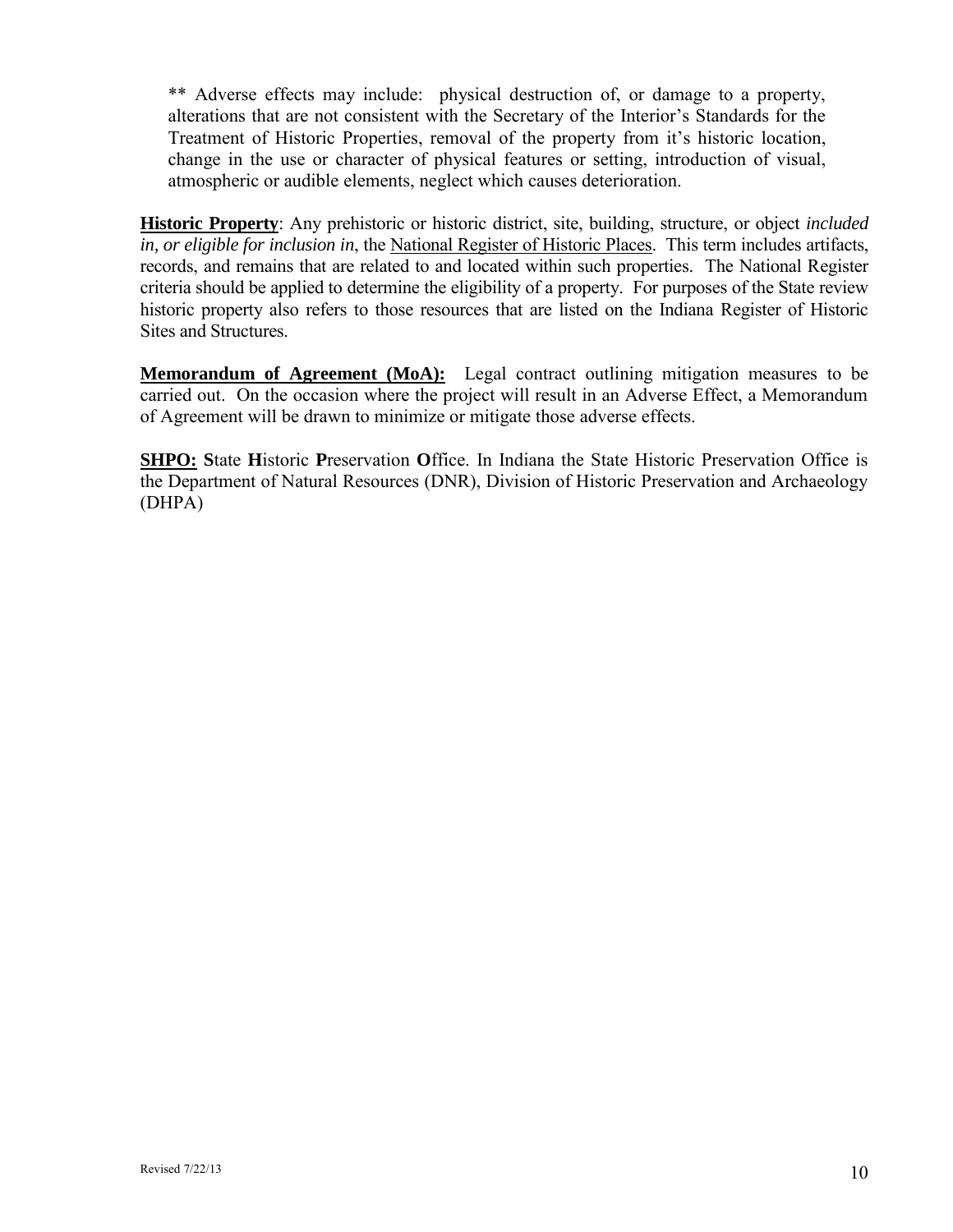# *[Appendix II - Resources for Historic Reviews]*

Below is a list of several sources that can be used in evaluating historic resources:

- a. The National Park Service (NPS) maintains a database list of all properties that are currently listed in the National Register of Historic Places. The information is available through the NPS web site, [www.cr.nps.gov/nr/.](http://www.cr.nps.gov/nr/)
- b. The Indiana State Historic Preservation Office (DNR-DHPA) also maintains a database of all properties that are currently listed on the State *and* National Registers of Historic Places. The information is available through the DHPA website, [http://www.in.gov/dnr/historic/28](http://www.in.gov/dnr/historic/natreg_id.html)11.htm.
- c. The NPS's National Register Criteria for Evaluation are used for considering whether a property is eligible for inclusion in the National Register. The criteria found in the publication entitled *National Register Bulletin 15*, which may be obtained by writing the National Register of Historic Places, National Park Service, US Department of Interior, Post Office Box 37127, Washington D.C. 20013-7121, or through the NPS website, http://www.nps.gov/nr/publications/bulletins/nrb15/
- d. Many counties in Indiana have been surveyed to identify potential historic buildings, structures, objects, and districts. The results of these surveys have been published in *Interim Reports*. Most *Interim Reports* are available for purchase from the Historic Landmarks Foundation of Indiana at (317) 639-4534; however, some *Interim Reports* are out of circulation. All *Interim Reports* are available at the Indiana State Library, and many are available at local libraries and historical organizations. You may also schedule time with the State Historic Preservation Office to research surveyed counties by contacting the Records Check Coordinator at (317) 232-1646 or www.indianalandmarks.org.
- e. Historic preservation organizations and county historians may also have historical information on a particular resource or area. For a list of contact names, addresses, and telephone numbers, please check the Indiana Historical Society website at www.indianahistory.org/.
- f. Other sources that might be useful for identifying potential historic or archaeological resources include: Sanborn maps (available for reference at the main library of Ball State University or the Geography Library at Indiana University), U.S. Geological Survey maps, old atlases, census information, local, county, or regional histories and prehistories, and other records indicating previous land use.
- g. Additional information regarding the State Review and Certificate of Approval process may be found through the State Historic Preservation Office website at [http://www.in.gov/dnr/historic/](http://www.in.gov/dnr/historic/bin/certapproval.doc)4306.htm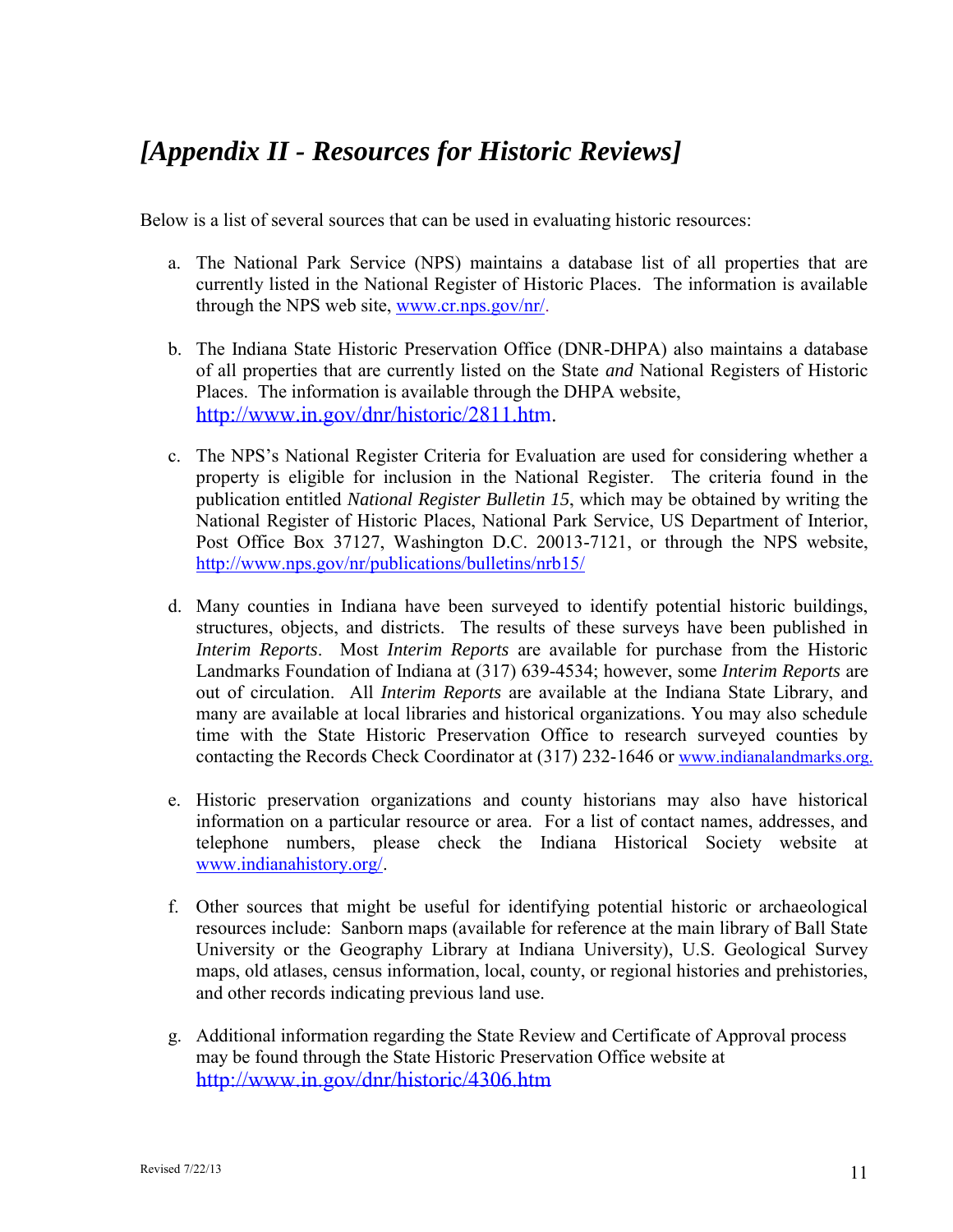### *[Appendix III; the Secretary of the Interior's Standards for the Treatment of Historic Properties, 1995]*

The Secretary of the Interior has standards for several levels of treatment to historic resources (preservation, rehabilitation, restoration, and reconstruction). Most often applicable are the rehabilitation standards.

**Rehabilitation** acknowledges the need to alter or add to a historic property to meet continuing or changing uses while retaining the property's historic character.

**Rehabilitation is defined as** *the act or process of making possible a compatible use for a property through repair, alterations, and additions, while preserving those portions or features which convey its historical, cultural, or architectural values*.

#### **Standards for Rehabilitation**

- 1. A property will be used as it was historically or be given a new use that requires minimal change to its distinctive materials, features, spaces, and spatial relationships.
- 2. The historic character of a property will be retained and preserved. The removal of distinctive materials or alteration of features, spaces, and spatial relationships that characterize a property will be avoided.
- 3. Each property will be recognized as a physical record of its time, place, and use. Changes that create a false sense of historical development, such as adding conjectural features or elements from other historic properties, will not be undertaken.
- 4. Changes to a property that have acquired historic significance in their own right will be retained and preserved.
- 5. Distinctive materials, features, finishes, and construction techniques or examples of craftsmanship that characterize a property will be preserved.
- 6. Deteriorated historic features will be repaired rather than replaced. Where the severity of deterioration requires replacement of a distinctive feature, the new feature will match the old in design, color, texture, and, where possible, materials. Replacement of missing features will be substantiated by documentary and physical evidence.
- 7. Chemical or physical treatments, if appropriate, will be undertaken using the gentlest means possible. Treatments that cause damage to historic materials will not be used.
- 8. Archeological resources will be protected and preserved in place. If such resources must be disturbed, mitigation measures will be undertaken.
- 9. New additions, exterior alterations, or related new construction will not destroy historic materials, features, and spatial relationships that characterize the property. The new work will be differentiated from the old and will be compatible with the historic materials,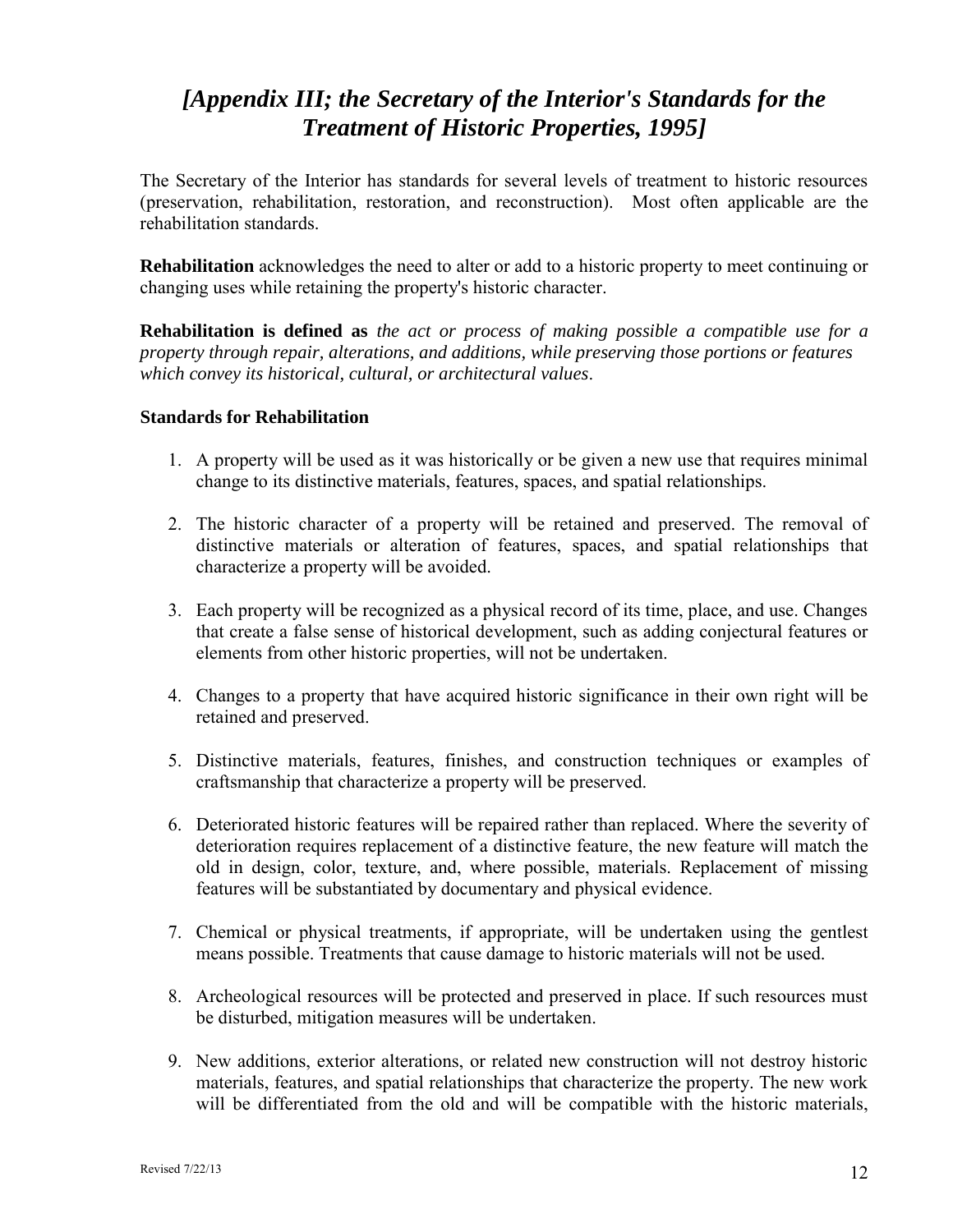features, size, scale and proportion, and massing to protect the integrity of the property and its environment.

10. New additions and adjacent or related new construction will be undertaken in such a manner that, if removed in the future, the essential form and integrity of the historic property and its environment would be unimpaired.

*The Secretary of the Interior's Standards for the Treatment of Historic Properties; with Guidelines for Rehabilitation of Historic Buildings* is published by the National Park Service and can be found through their website **[http://www.nps.gov/history/hps/tps/standguide/.](http://www.nps.gov/history/hps/tps/standguide/)** The *Guidelines* provide specific examples of treatment activities; what is encouraged and what is not recommended.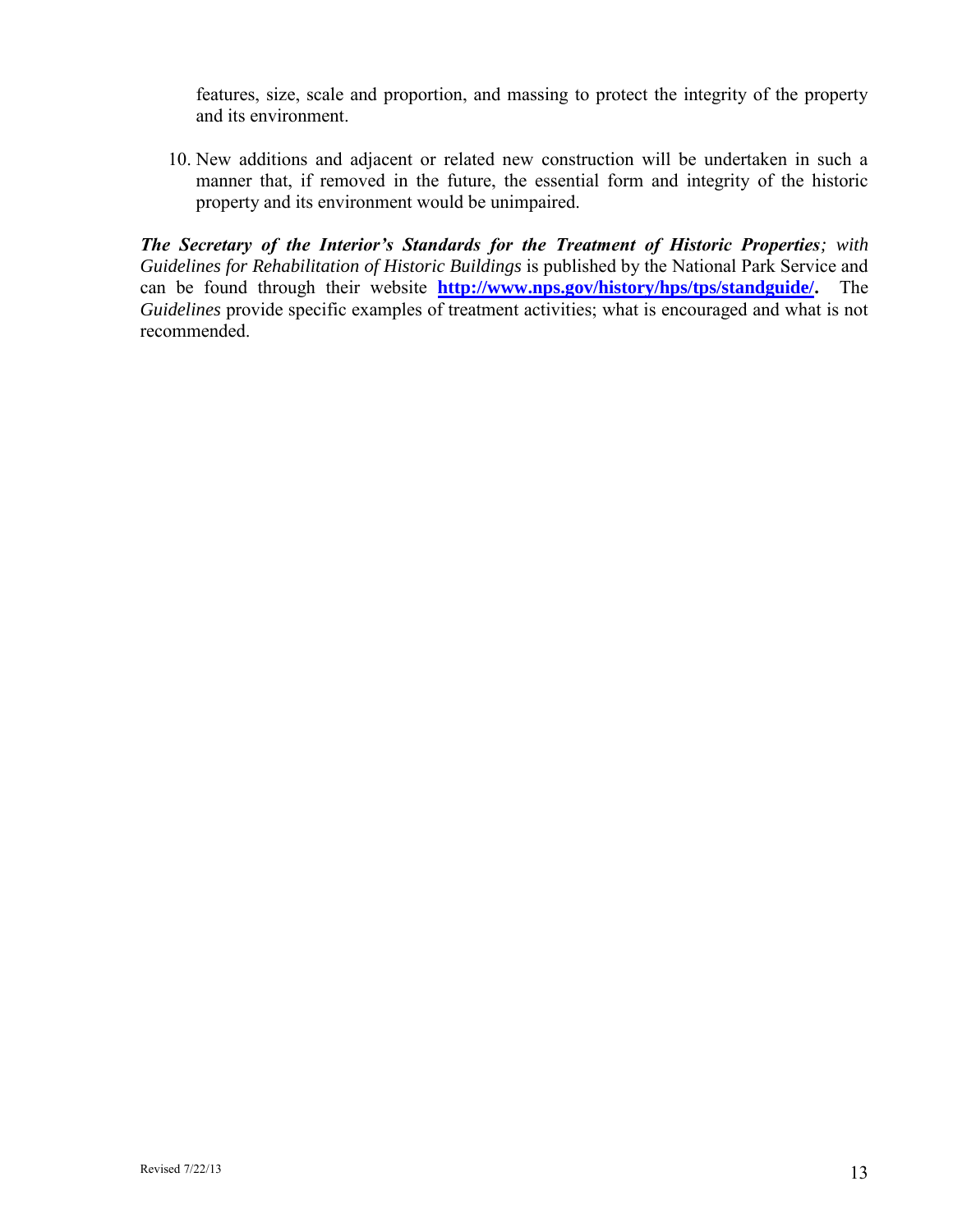### *[Appendix IV; National Register of Historic Places Criteria for Evaluation]*

### **Criteria for Evaluation**

The quality of significance in American history, architecture, archeology, engineering, and culture is present in districts, sites, buildings, structures, and objects that possess integrity of location, design, setting, materials, workmanship, feeling, and association, and:

**A.** That are associated with events that have made a significant contribution to the broad patterns of our history; or

**B.** That are associated with the lives of significant persons in or past; or

**C.** That embody the distinctive characteristics of a type, period, or method of construction, or that represent the work of a master, or that possess high artistic values, or that represent a significant and distinguishable entity whose components may lack individual distinction; or

**D.** That has yielded or may be likely to yield, information important in history or prehistory.

#### **Criteria Considerations**

Ordinarily cemeteries, birthplaces, graves of historical figures, properties owned by religious institutions or used for religious purposes, structures that have been moved from their original locations, reconstructed historic buildings, properties primarily commemorative in nature, and properties that have achieved significance within the past 50 years shall not be considered eligible for the National Register. However, such properties *will qualify* if they are integral parts of districts that do meet the criteria or if they fall within the following categories:

**a.** A religious property deriving primary significance from architectural or artistic distinction or historical importance;

**b.** A building or structure removed from its original location but which is primarily significant for architectural value, or which is the surviving structure most importantly associated with a historic person or event;

**c.** A birthplace or grave of a historical figure of outstanding importance if there is no appropriate site or building associated with his or her productive life;

**d.** A cemetery that derives its primary importance from graves of persons of transcendent importance, from age, from distinctive design features, or from association with historic events;

**e.** A reconstructed building when accurately executed in a suitable environment and presented in a dignified manner as part of a restoration master plan, and when no other building or structure with the same association has survived;